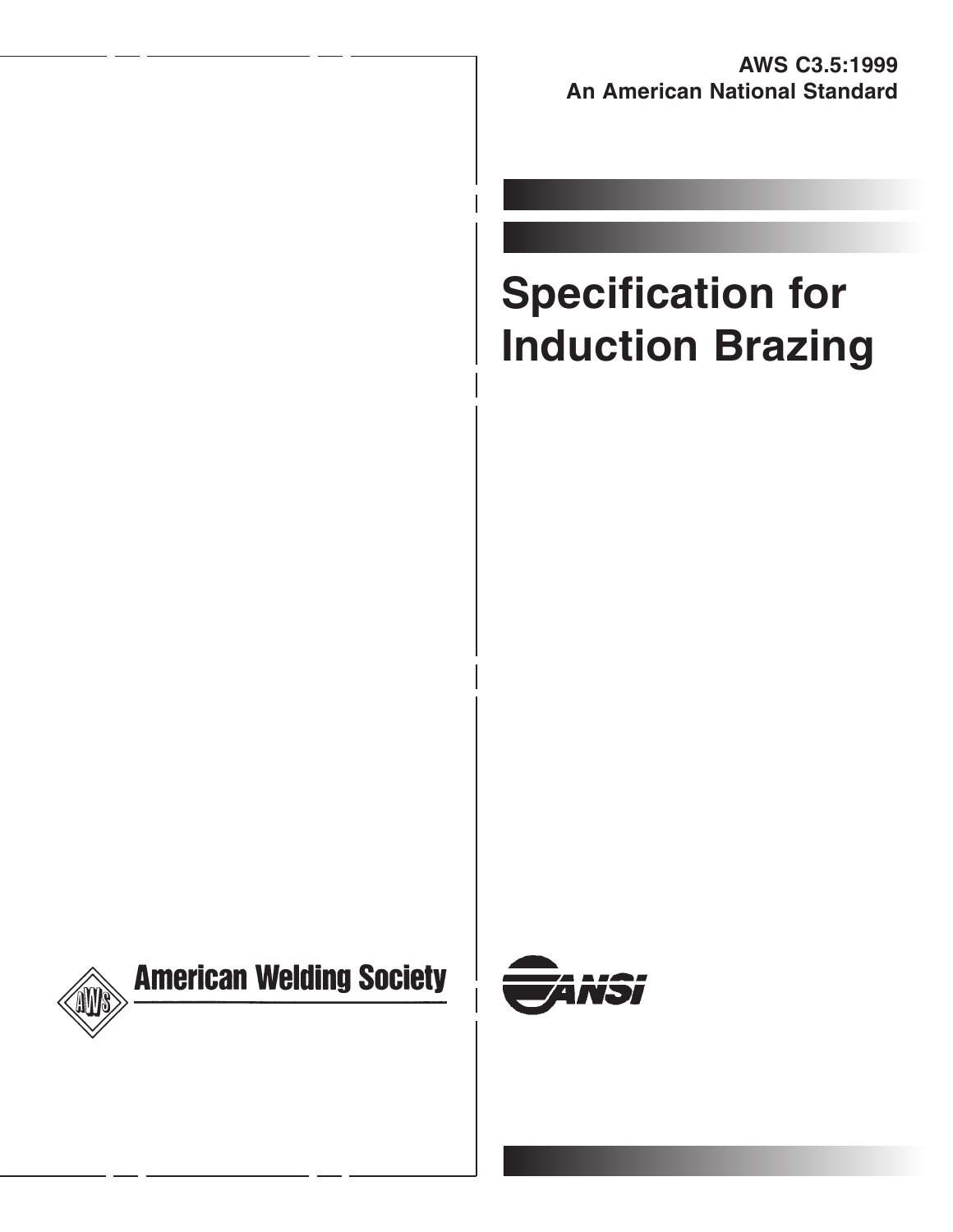**Key Words**— Induction brazing, quality control inspection of brazed joints, brazing materials, brazing equipment, classification of brazed joints, brazed joint defects, nondestructive testing, induction brazing procedure

**AWS C3.5:1999 An American National Standard**

**Approved by American National Standards Institute March 11, 1999**

## **Specification for Induction Brazing**

**Supersedes ANSI/AWS C3.5-90**

Prepared by AWS Committee on Brazing and Soldering

> Under the Direction of AWS Technical Activities Committee

> > Approved by AWS Board of Directors

### **Abstract**

This specification provides minimum fabrication, equipment, material, process procedure requirements, and inspection requirements for the induction brazing of steels, copper, copper alloys, and heat and corrosion resistant alloys and other materials that can be adequately induction brazed. For the brazing of aluminum alloys refer to AWS C3.7, *Specification for Aluminum Brazing.* This specification provides criteria for classifying induction brazed joints based on loading and the consequences of failure and quality assurance criteria defining the limits of acceptability of each class. The specification defines acceptable induction brazing equipment, materials, and procedures, as well as the required inspection for each class of joint.

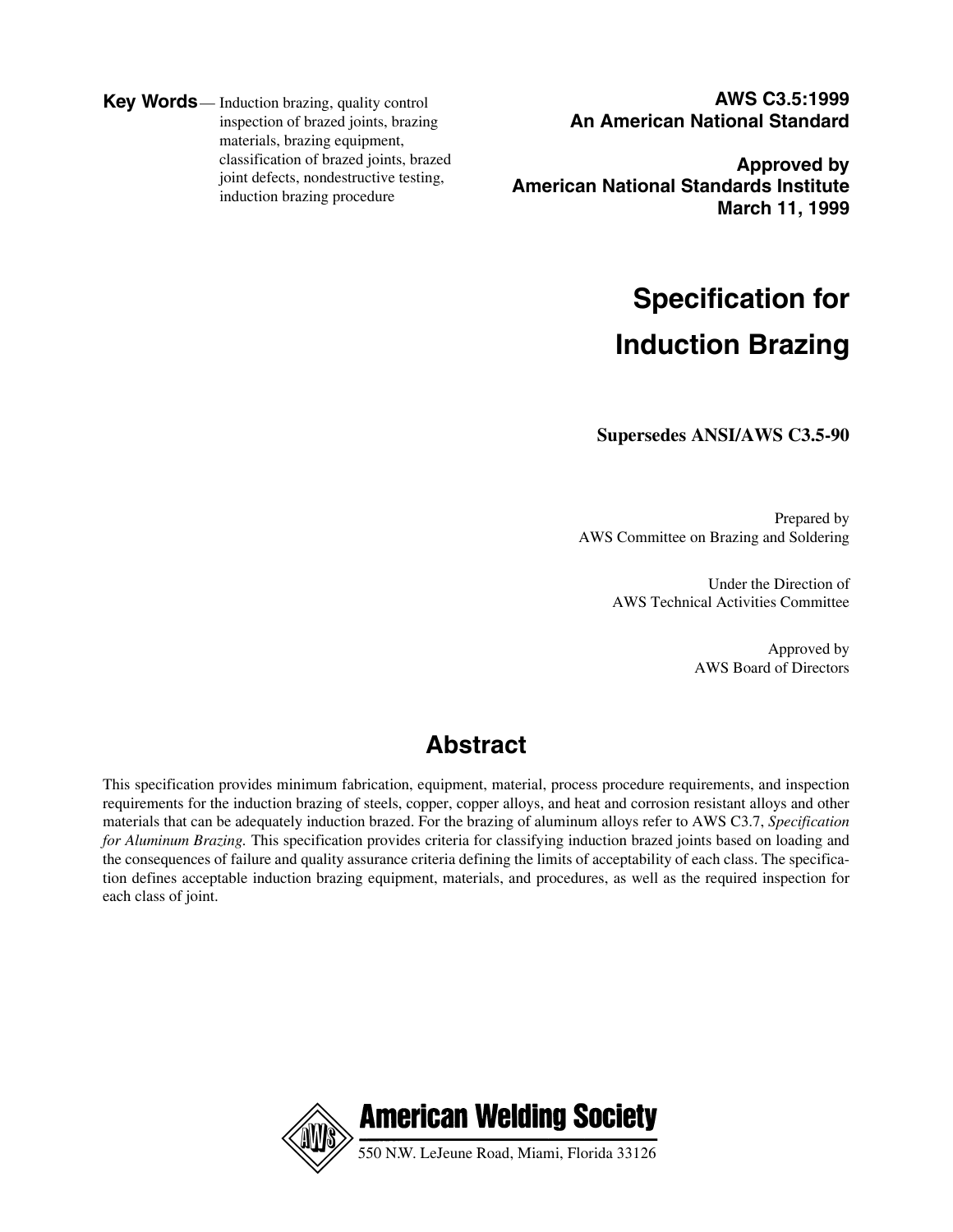### **Table of Contents**

| Page No. |  |
|----------|--|
|----------|--|

| 3. | 3.1<br>3.2<br>3.3<br>3.4<br>3.5 |  |
|----|---------------------------------|--|
|    | 4.1<br>4.2<br>4.3<br>4.4<br>4.5 |  |
| 5. | 5.1<br>5.2<br>5.3<br>5.4<br>5.5 |  |
|    |                                 |  |
|    |                                 |  |
|    |                                 |  |